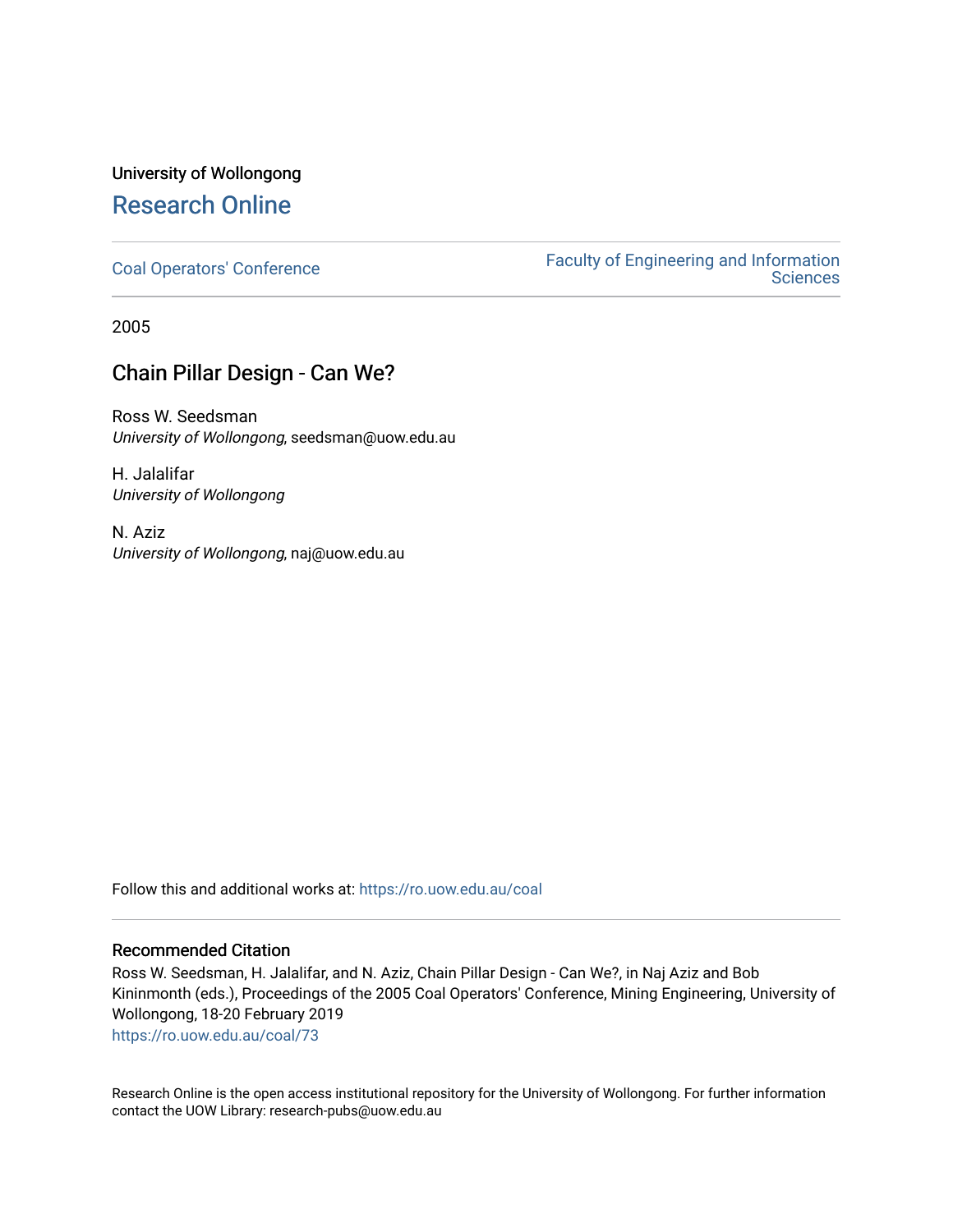# **Chain Pillar Design — Can We? R Seedsman1 , H Jalalifar<sup>2</sup> and N Aziz2**

#### **ABSTRACT**

In the ten years since the University of NSW proposed a pillar design methodology for bord and pillar operations, the Australian coal mining industry has changed substantially. What was primarily a bord and pillar design approach is now being applied to chain pillar design in longwall mines where the requirements are substantially different. The dimensions of chain pillars can impact on tailgate conditions (roof, rib and floor), seal performance, and surface subsidence. The status of chain pillar design practice in Australia is reviewed, with a focus on defining pillar strength, chain pillar loading, and assessing the performance of the roof/pillar/system. A new pillar strength equation is proposed for Australian coal that applies for all width/height ratios. An alternative analysis of probability of failure of chain pillars is presented.

#### **INTRODUCTION**

In the order of 30 gateroads are commenced in Australian longwall operations every year, with chain pillars defined primarily by two heading systems. Like any design in geotechnical engineering, the dimensioning of these chain pillars must consider both stability and serviceability:

- acceptable overall stability as well as local stability of the structure; and
- the induced movements must be acceptable, not only for the structure being considered but neighbouring structures and services.

Specifically, chain pillars are required to provide serviceable tailgates for ventilation and secondary egress by having acceptable roof and rib conditions, to allow for the construction of adequate goaf seals, and possibly to minimise surface subsidence impacts. At the same time, there is a need to reduce pillar width so as to maximise coal extraction and minimise roadway development. All of this is required in a geotechnical environment with extensive development of rock fracture and breakage such that loading on the pillars is difficult to quantify.

There appears to be a general perception that design methods exist for chain pillars and guidelines for their use are available so that they can be readily applied. This paper argues that this is not the case, and that pragmatic decisions are required in the application of the range of methods available. In the absence of guidelines for the application of the methods (with the notable exception of tailgate roof serviceability) mine designers are often required to set the guidelines and then design against them. This process often draws the attention of regulators.

This paper is concerned with pillar design for mining practitioners and so its focus is on limit-equilibrium type approaches that are readily accessible at mine sites. Numerical methods are not considered in detail as they are considered to be specialist consultancy tools, valuable for research into sensitivities of various aspects of pillar behaviour. The overall stability of chain pillars when they are located between goafs is examined, not the pillars against solid coal. The major application of the paper is in the stability of chain pillars for subsidence control. The paper does not address local stability in the tailgate corner, nor does it consider the relationship between chain pillar dimensions and surface subsidence (Seedsman, 2004).

## **SELECTED REVIEW OF LITERATURE**

#### **Australia**

In the 1990s, the University of NSW conducted extensive research into pillar behaviour and produced a procedure for bord and pillar mine design (Galvin, Hebblewhite and Salamon, 1999). The research resulted in an empirical pillar strength equation, with pillar loads readily calculated using tributary area concepts. The data base consisted of 17 failed cases of which one had a width/height ratio of 8:1 and the rest less than five. The initial pillar strength equations had similar forms to those created earlier in South Africa, and these were later modified to incorporate non-square geometries (Equation 1).

Strength = 27.63 $\Theta^{0.51}$ W<sub>e</sub><sup>-0.220</sup>h<sup>-0.110</sup>{0.290[(W<sub>e</sub>/5h)<sup>2.5</sup>-1]+1} (1)

where:

$$
w_e = w \Theta_0
$$
  
\n
$$
\Theta_0 = 2w/(w_1 + w_2) \text{ for w/h} > 6
$$

 $w_e$  = w minimum for w/h<3

h is pillar height

A plot of Equation 1 for a 25 m wide 100 m long pillar is shown in Figure 1 where it can be seen that the strength increases as the pillar height decreases. The rate of increase in strength is greater at width to height ratios in excess of 8:1.

Galvin, Hebblewhite and Salamon (1999) provide a table that relates probability of failure to factors of safety (Table 1), but specifically avoids making recommendations on what values to use for various design applications. The basis of the probability table is not presented. It will be shown later that it may simply be the application of a normal distribution to a population in which the coefficient of variation is 28 per cent. This relatively large coefficient of variation may be indicating that there are some additional unaccounted variables that influence coal pillar strength with the most obvious one being coal strength. It is noted that recent pillar research in South Africa is now separating weak coal from normal coal.

The relationship between factor of safety and probability of failure cannot be used for chain pillar design because of the substantial difference between the variance in the estimate of tributary area in a bord and pillar operation and the variance in the estimate of chain pillar loads. This will be addressed later.

ALTS (Colwell, 1998) uses a different pillar strength equation (Bieniawski, 1968 – Figure 1) and provides an integrated strength/stress/factor of safety recommendation for tailgate serviceability based on detailed back-analyses. Galvin, Hebblewhite and Salamon (1999) and Bieniawski (1968) give similar strength for width to height ratios less than about 7:1 but diverge for squatter pillars. If using ALTS, it is important that the same coal strength equation is used – there have been cases where ALTS recommendations regarding factors of safety are used with the higher coal pillar strength given by the equation of Galvin, Hebblewhite and Salamon (1999).

Seedsman (2001) suggests that the relationship between factor of safety and tailgate roof conditions that underpins ALTS may be related to the onset of tensile roof stresses in the tailgate roof if the chain pillars begin to yield. This large deformation sets up

<sup>1.</sup> MAusIMM, Director, Seedsman Geotechnics Pty Ltd, 285 Cordeaux Road, Mount Kembla NSW 2526.

<sup>2.</sup> School of Civil, Mining and Environmental Engineering, University of Wollongong, Wollongong NSW 2500.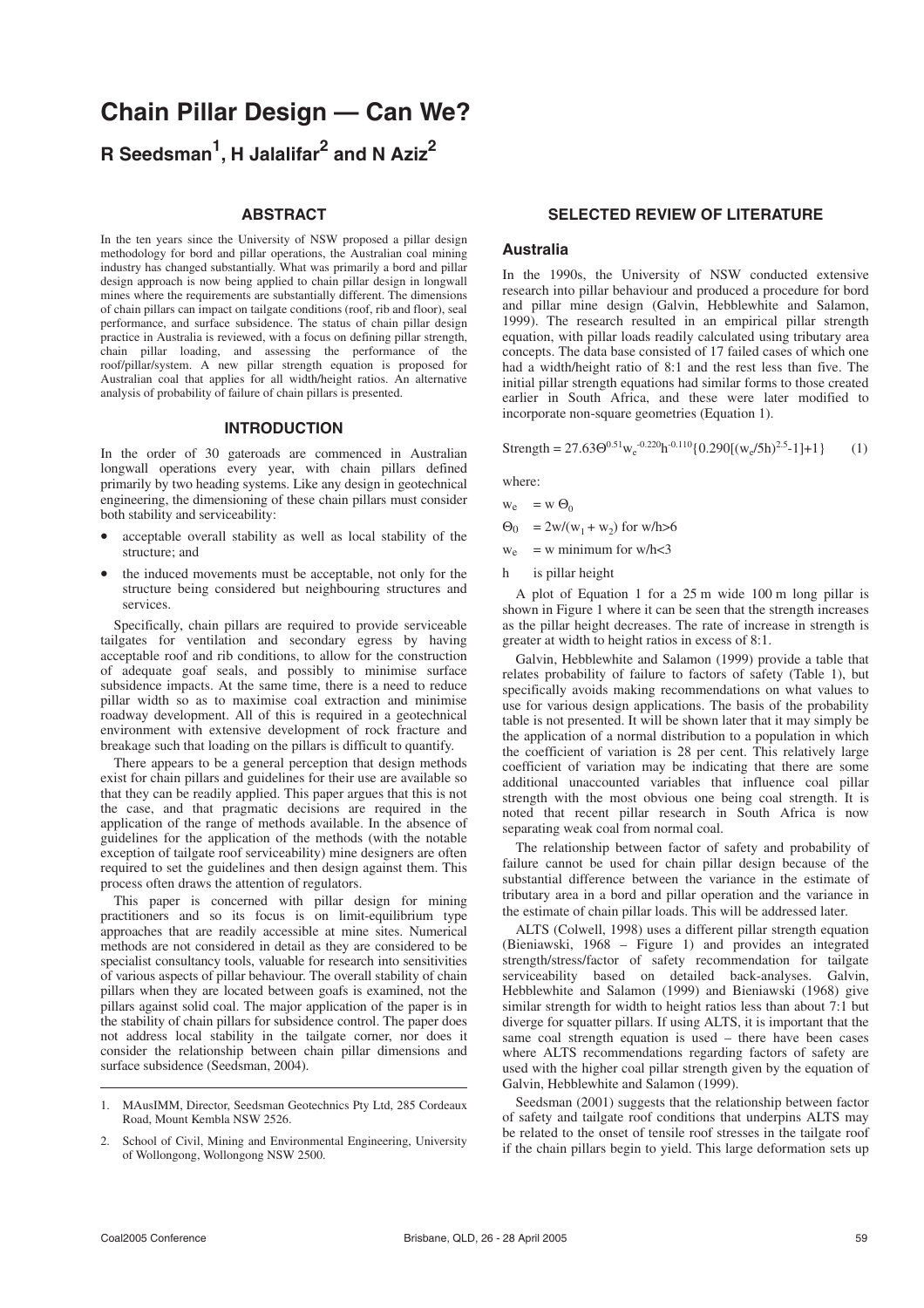**TABLE 1**

Factor of safety and probability of failure relationships for bord and pillar and chain pillars in a double goaf loading situation.

| Probability that pillar stability<br>is less than calculated | Normal statistic (one sided) | Factor of safety – bord and pillar<br>loading (Galvin et al, 1999) | Possible factor of safety – chain<br>pillar double goaf loading<br>(this paper) |
|--------------------------------------------------------------|------------------------------|--------------------------------------------------------------------|---------------------------------------------------------------------------------|
| 1:10                                                         | 1.64                         | 1.22                                                               | 1.56                                                                            |
| 1:20                                                         | 1.96                         | 1.3                                                                | 1.67                                                                            |
| 1:50                                                         | 2.33                         | 1.38                                                               | 1.80                                                                            |
| 1:100                                                        | 2.57                         | 1.44                                                               | 1.88                                                                            |
| 1:1000                                                       | 3.29                         | 1.63                                                               | 2.13                                                                            |
| 1:10 000                                                     | 3.89                         | 1.79                                                               | 2.33                                                                            |
| 1:100 000                                                    | 4.41                         | 1.95                                                               | 2.50                                                                            |
| 1:1 000 000                                                  | 4.89                         | 2.11                                                               | 2.67                                                                            |

#### **100 m long, 25 m wide**



FIG 1 - Comparison of pillar strength relationships.

a rotation of roofline, an increase in the bay-length of the roof and a consequent loss of horizontal confinement. Seedsman (2004) suggests that the Bieniawski (1968) linear equation may be considered to be a yield equation and Galvin, Hebblewhite and Salamon (1999) may represent the ultimate strength.

Medhurst and Brown (1998) and Medhurst (1999) provide methods to determine coal strength based on the rank of coal in combination with brightness profile mapping. This should allow the use of computer models to probe the relationship between coal strength and empirical pillar strength but such a study has yet to be published.

#### **International**

There have been two revisions of an alternative pillar strength equation in South Africa since 1967 (van der Merwe, 1999, 2002). In 1997 there were 27 failed cases and in 2002, the database now consists of 54 failed cases, with width to height ratios of 0.9 - 3.8. The South African database has also been structured to distinguish between weak and 'normal' coal. The alternative equations are based on a different statistical method to that used by Salamon and Munro (1967) and Galvin, Hebblewhite and Salamon (1999) and are much simpler and more efficient in separating failed and unfailed cases. The new South African analyses are not accompanied by a factor of safety/probability of failure analysis. Van der Merwe (2002) also argues that squat pillar formulations are very subjective with inadequate control of selection of key parameters (the 5 and 2.5 values in the square brackets in Equation 1).

$$
Strength = 4.0 \, \text{w}^{0.81} \text{h}^{-0.76} \, (1999) \tag{2}
$$

$$
Strength = 3.5 \text{ w/h} (2002) \tag{3}
$$

Equation 3 is plotted in Figure 1, where it gives a higher strength except at width/height ratios greater than ten. The 2002 formula is 22 per cent more efficient in separating failed and unfailed cases compared to the original Salamon and Munro (1967) formulation.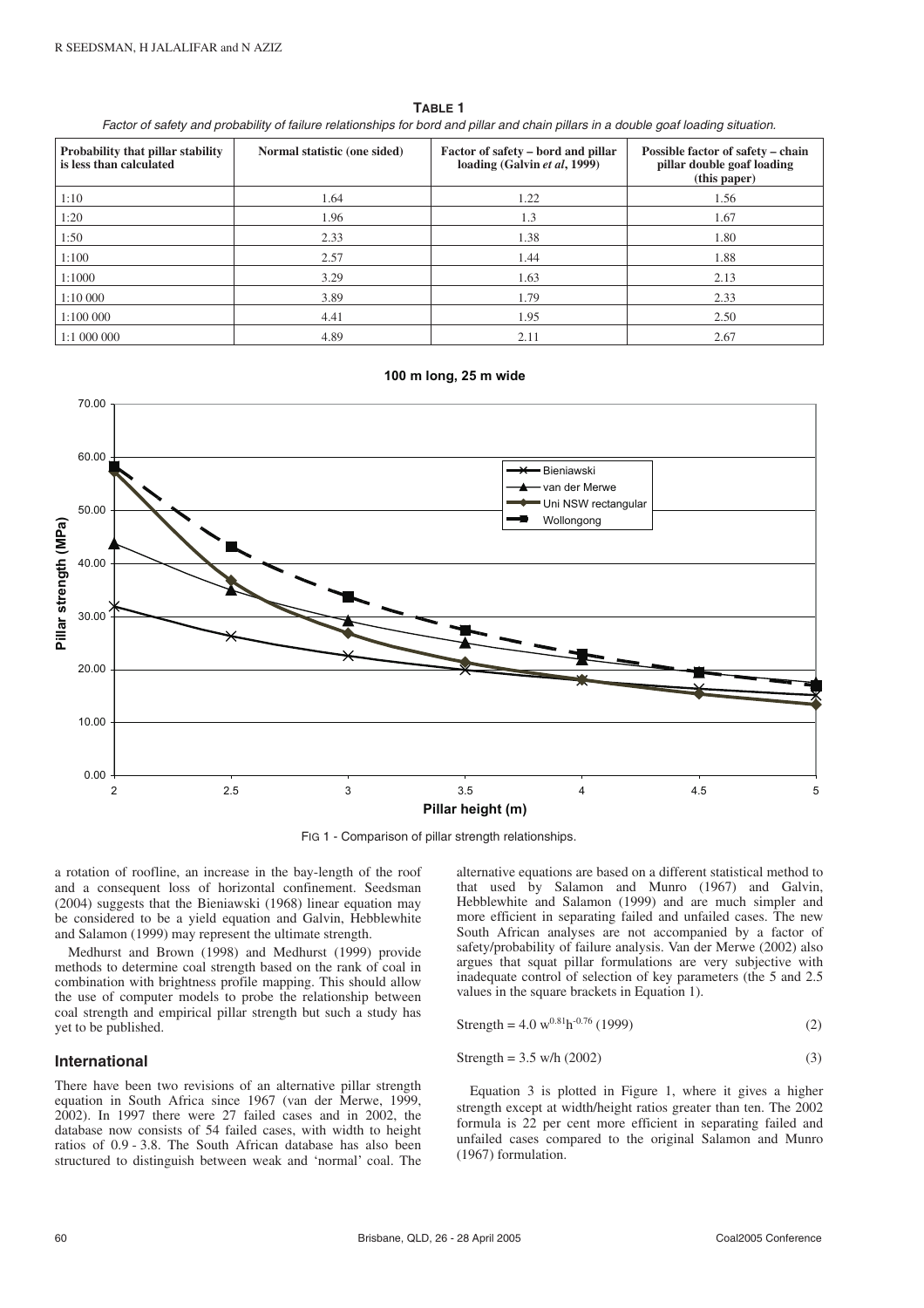#### **CHAIN PILLAR STABILITY ASSESSMENT IN AUSTRALIA**

In Australia, the standard approach to assessing chain pillar stability is to use the equation of Galvin, Hebblewhite and Salamon (1999) for pillar strength and dividing it by some estimate of pillar loading to give a factor of safety. This general approach is appropriate for assessing the overall stability of the pillar system, but may not necessarily address local stability underground and does not address deformations. The assessment of tailgate roof stability is a notable exception.

#### **Pillar strength**

Current practice is to use the equation of Galvin, Hebblewhite and Salamon (1999) for effective width and pillar strength (Equation 1). Since the origin of this equation is based on earlier work in South Africa, the more recent methods of van der Merwe (1999, 2002) have been applied to the Australian database using the effective width conversion as used by Galvin, Hebblewhite and Salamon (1999). The resulting relationship (Equation 4) is 26 per cent more efficient in differentiation between failed and unfailed cases. Given the similarities in the Australian and South African databases, this level of improvement (which is similar to van der Merwe, 2002) is not unexpected.

$$
Strength = 13.52 w_e^{0.65} h^{-1.35}
$$
 (4)

Equation 4 is also plotted in Figure 1, where it can be seen that it is similar to van der Merwe (2002) for width to height ratios of less than seven, and diverges as it extrapolates from the database. The coefficient of variation in this relationship is approximately 34 per cent.

The simplicity of the empirical methods to estimate pillar strength is challenged when cases outside the database are involved. The need to extrapolate beyond 5:1 width to height, and especially 8:1 has been identified by many workers. The increased extraction of thick coal seams is introducing a set of questions that cannot be addressed with the empirical methods – what is the height of a chain pillar when the longwall extraction height is greater than the development height? Is the location of the gateroad a factor (Figure 2)? To date, most Australian longwalls have had the gateroads located on the floor of the seam. Intuitively, this appears to be a less stable arrangement that that where the roadways are located at the roof of the seam.



FIG 2 - Cartoon showing the location of gateroads in a thick seam relative to thicker seam extraction.

#### **Pillar load**

Tributary area concepts can be used for bord and pillar layouts. The variance in this estimate of pillar load is very low, being related to the geometry of the pillars and the seam. The same loading cannot be used for chain pillars because of the goafing that develops in the wide unsupported spans. Methods such as ALTS (Colwell, 1999) use an abutment angle model, which proposes that the increase in pillar load can be related to the dead weight of a wedge of rock located over the side of the goaf. The values of the abutment angle quoted by Colwell have been measured from maingate and tailgate corner loading, and not from the loading of pillars with goaf on both sides. Colwell attributes the wide range of angles for maingate loading in part to possible arching and loading of the solids. Only four values are provided for the tailgate loading conditions and for these the average is  $21^\circ$  and the standard deviation is  $3.8^\circ$  – a coefficient of variation of 18 per cent.

In the absence of double goaf loading, the tailgate values are often used. For double goaf loading, consideration of arching of loads onto solid unmined coal is not required.

#### **Factor of safety**

The factor of safety is simply the quotient of the estimated pillar strength and the estimated pillar load. In terms of pillar design, the fundamental issue is the acceptability criterion applied to the quotient, and this requires the consideration of the probability and consequences of any failure of the pillar system.

The following is a simplistic examination of the relationship between factor of safety and probability of failure for chain pillars – it is certainly not statistically rigorous but is provided as a basis for discussion and for further work. To be done rigorously will require consideration of the variance of a number of ratios of parameters each of which have their own variances.

The basis of the probabilities in the study by Galvin, Hebblewhite and Salamon (1999) is not stated. If we plot the relationship between their factors of safety and failure probability by converting the probability to the normal statistic for a one sided distribution we get a straight line with a gradient of 0.28 (Figure 3). If we assume that variance in load estimate in the pillar database is small compared to the variance in the pillar strength, the inference is that the pillar strength equation has a coefficient of variation (standard deviation/mean) of 28 per cent.



FIG 3 - Relationship between factor of safety and a one-sided normal probability distribution.

For the case of chain pillar design for subsidence control where there is symmetrical loading from both sides of the pillar (such that there is no need to consider load shedding to abutments), the coefficient of variation that applies to the ratio of strength/load can be determined to be very approximately 35 per cent. The impact of this on the probabilities can be seen in Table 1. Higher factors of safety are required for same probabilities because of the greater uncertainty in the loading estimate. For other loading scenarios, such as the tailgate corner, the statistics are much more complicated because of the additional variances in the loading factors.